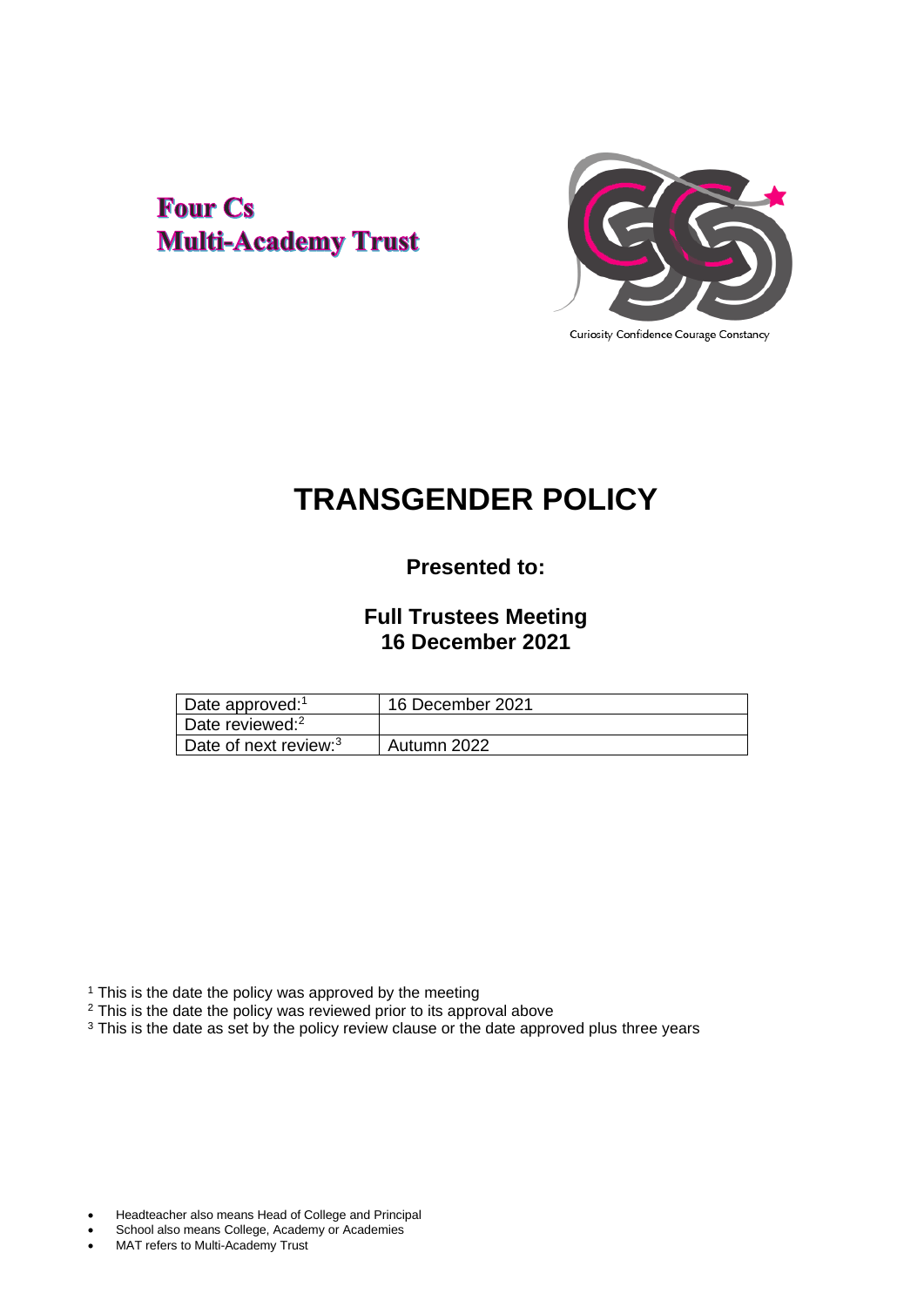#### **1.0 Introduction**

Gender is often an important part of an individual's identity and developing a positive sense of gender identity is part of growing up. However, gender identity is often complex and there is a spectrum of gender which is wider than just boy/man or girl/woman. Practices to support transgender children are embedded across Trust policies and curriculum and build on best practice already in place to eliminate discrimination, harassment and victimisation; advance equality of opportunity and foster good relations. This policy seeks to provide a broad overview of the needs of transgender children and their families.

#### 1.1 Principles

In developing practice to support trans children, schools should try to follow these principles:

- Listen to the child, their parents, carers and siblings. Wherever possible follow their lead and preferences.
- No child should ever be made to feel that they are the ones who are causing problems or that they owe anything to their school in return for being treated with the equality they deserve and are legally entitled to.
- Avoid seeing the child as a problem and instead see an opportunity to enrich the school community and to challenge gender stereotypes and norms on a wider scale.
- Avoid where possible gender segregated activities and allow the child to access the activity that corresponds to their gender identity.
- Challenge bullying and discrimination.
- Promote positive attitudes to gender diversity by including transgender issues within activities relating to discrimination, hate crime, diversity, inclusion, SRE and PSHE.

#### **2.0 What is Transgender?**

- 2.1 Transgender issues manifest at different times in life in different individuals. In most cases of gender dysphoria, the condition is often apparent in early childhood, when such a child may express behaviour incongruent with and dissatisfaction related to their assigned gender. However, many of these children experience rejection as a result of their differences and quickly attempt to repress them.
- 2.2 Gender dysphoria is a strong, persistent discomfort and distress with one's gender, anatomy, birth sex, and even societal attitudes toward their gender variance. Transgender young people who experience gender dysphoria tend to be very conscious of their body; appearance, weight, and other people's opinions of their body may become very important.

#### **3.0 Legislation**

The legislation states that schools must not discriminate against a child because of their transgender status. There is no legal requirement for schools, as there is with disability, to make 'reasonable adjustments' for transgender children but schools may take a similar approach to ensure that the needs of transgender children are catered for.

#### 3.1 **The Equality Act 2010**

The Equality Act 2010 applies in England, Scotland and Wales and protects against direct and indirect discrimination, harassment and victimisation under 9 protected characteristics, including gender reassignment. It is illegal to treat someone less favourably because they intend to transition or they have transitioned in the past, and someone remains protected even if they do not proceed with their transition. The Act covers all types of employment, including contract workers and temporary workers, as well as the provision of goods and services by a business.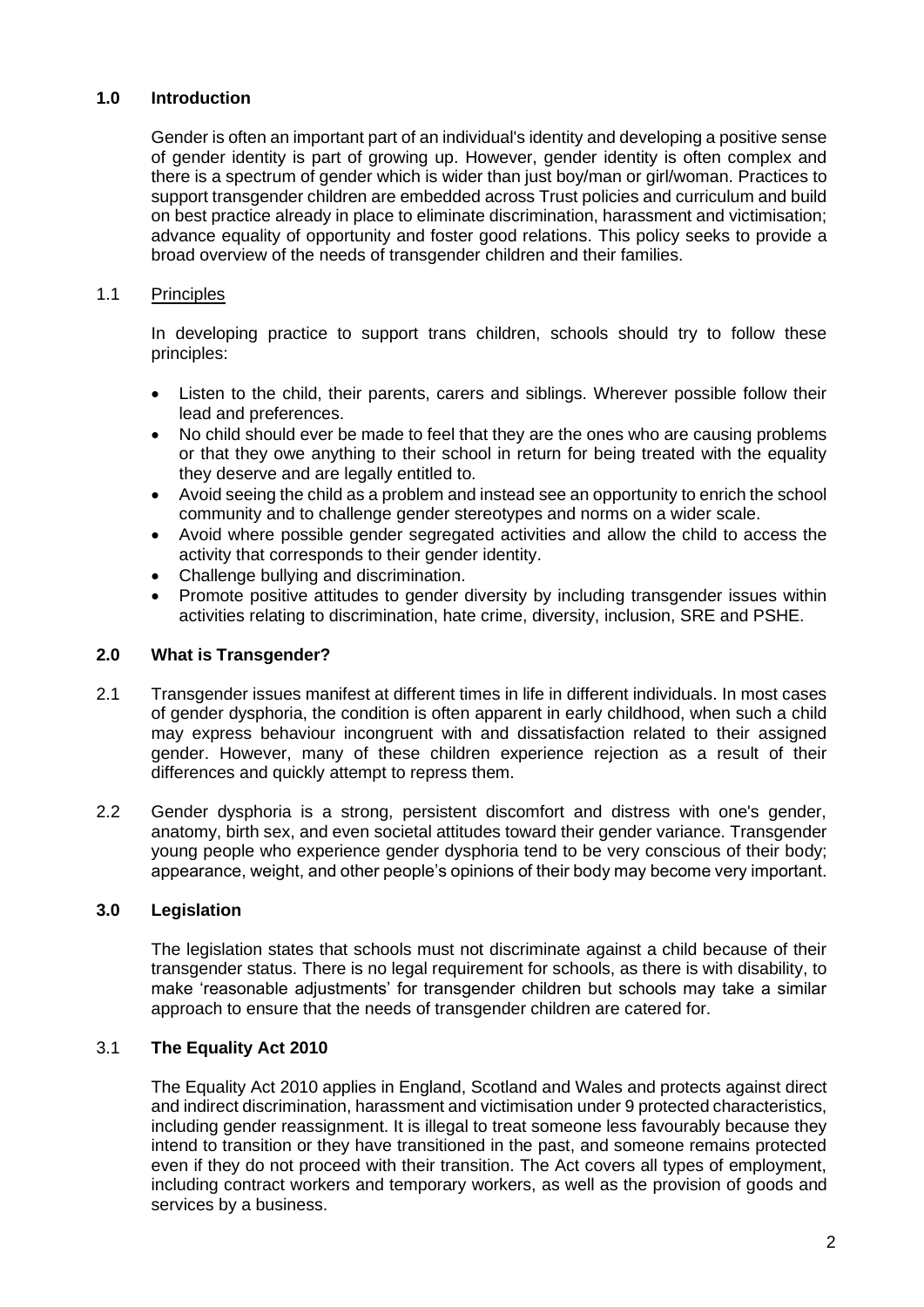#### 3.2 **The Gender Recognition Act 2004**

The Gender Recognition Act 2004 (GRA) enables adults over the age of 18 to gain full legal recognition of their acquired gender. Under this Act, the Gender Recognition Panel (GRP), comprising lawyers and doctors, was established to consider applications for a Gender Recognition Certificate (GRC). The criteria for awarding a GRC include a medical diagnosis of gender dysphoria, at least two years living in the acquired gender and a declaration that the change of social gender role is permanent; medical treatment is not required. Once a person has been granted a GRC, the sex indicated on their birth certificate is changed and they must be legally considered to be a member of that sex for all purposes.

Many transgender people never apply for a GRC. Some may be ineligible under the criteria; others may be eligible but perceive no benefit. It is a personal matter, and the GRC does not affect their rights in their school or college. It is never appropriate for anyone else to ask to see a GRC, though they may ask to see a birth certificate if required to do so – for example, for pension purposes.

#### 3.3 **The Human Rights Act 1998 and Data Protection Act 1998 Article 8 of the Human Rights Act**

This gives transgender people the same rights as everyone else to privacy and family life. Under the Data Protection Act, information 5 regarding gender reassignment or an individual's gender history is deemed to be sensitive and it is illegal for anyone to disclose it in an official capacity.

#### **4.0 Terminology and Language - Names and Pronoun Change**

Respecting a child's request to change name and pronoun is crucial in supporting and validating that child's identity. Some transgender children and young people may wish to change their name to make it in line with their gender identity. Although they may not have changed their name legally, individuals have the right to choose the name by which they are known to by staff and fellow children. More information on changing names on birth certificates can be found at:

[www.deedpoll.org.uk/CanABirthCertificateBeChanged.html](http://www.deedpoll.org.uk/CanABirthCertificateBeChanged.html)

The child's chosen name should be recorded on the MIS and this name checked as the name for registers. This process will be in liaison with the child's family or carers and shared with staff accordingly.

#### **5.0 Attendance**

As a school we will make reasonable adjustments to accommodate absence requests for any treatment or appointments with external sources in line with Trust schools' absence policies. It is possible that the child may be accessing support from outside of school so provision will be made in order for the child to be absent from school but confidentiality will be maintained at all times when complying with absence procedures. Sensitive care will be taken when recording the reason for absence. The child may need time off for a medical appointment and it should be recorded as a 'medical' code rather than being off sick.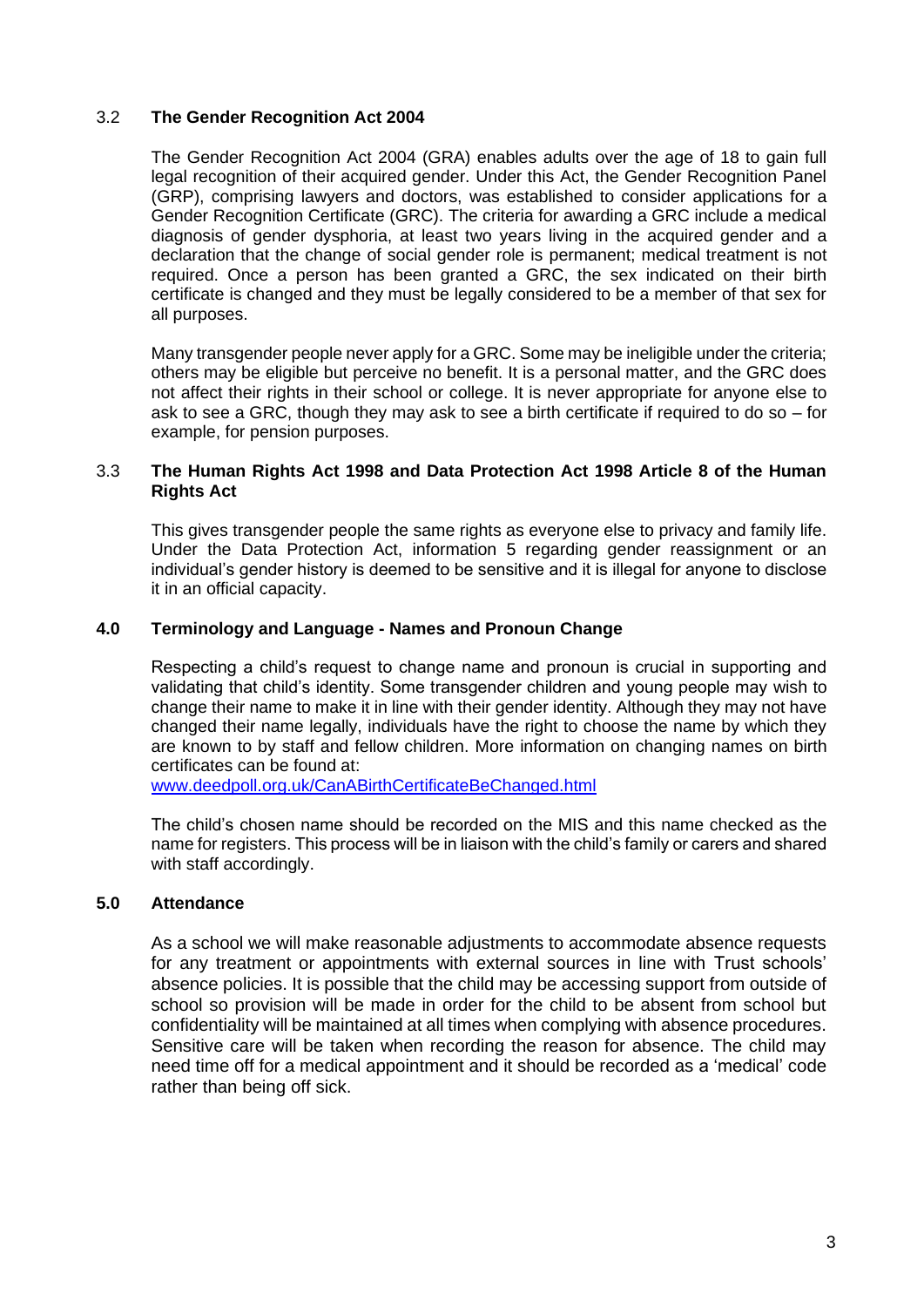### **6.0 School Photos**

Transgender children may feel fine with having their photograph taken at school but steps must be taken to ensure that these images do not reveal any confidential information. We will always seeks parental/carer permission to publish photos in line with school policy on photo and media permissions.

### **7.0 Transphobia and Bullying**

Trust schools have robust anti-bullying policies in place. In line with policy, transphobia incidents will be recorded and dealt with in the same manner as other incidents that are motivated by prejudice, eg racist or homophobic incidents. The correct terminology and language should be used and in order to do this there may need to be some education in lessons around sexual orientation and gender so that staff and children have a clear understanding that sexual orientation and gender identity are two completely different things. For the matter of fairness and inclusion it is extremely important that the correct gender, name and pronouns are used correctly to address transgender children. Staff, including new staff are trained appropriately to be aware of trans children to avoid such situations. Where mistakes are made, training and support is offered to the staff member and child. The recording and handling of any transphobic bullying incidents will be dealt with in line with the anti-bullying policy and recorded appropriately on the MIS as part of policy to report such matters.

#### **8.0 Physical Education**

Sports and Physical Education is a key aspect of the national curriculum and the physical and mental well-being of young people. Physical Education develops child's competence and confidence to take part in a range of physical activities that become a central part of their lives, both in and out of school.

- 8.1 A transgender child has the same right to Physical Education as any other child. With regard to transgender children at school, there should be reasonably few, if any, issues regarding participation within the sports of their true gender.
- 8.2 There may be sports where, as puberty develops, male to female (M2F) transgender children may have a physical advantage over other girls but this should not present a problem within a carefully and sensitively managed lesson context.
- 8.3 The issue of physical risk within certain sports will also be managed properly within the lesson context rather than preventing a transgender child from participating (which would be discriminatory).
- 8.4 If a child is binding their chest, they should be monitored carefully during particularly physical activities and in hot weather. There is a chance that the binding could cause discomfort or even impair breathing. Short breaks from activity could be offered discretely.

#### **9.0 Changing Room Facilities**

The use of changing room facilities will be carefully considered. Facilities for transgender children will be sensitive to their needs and also recognise the needs and sensitivities of other children. When competing at another school or outside venue, school staff will ensure there is appropriate sensitive provision available. We will take a view on prior to the delivery of those lessons, in discussion with parents or carers. Where possible and in line with the discussion of the individual child's needs, the child will be offered a cubicle within the facilities of the gender they identify as. The opportunity for gender neutral facilities will also be offered to the child to ensure that they are supported in promoting their safety and security when changing.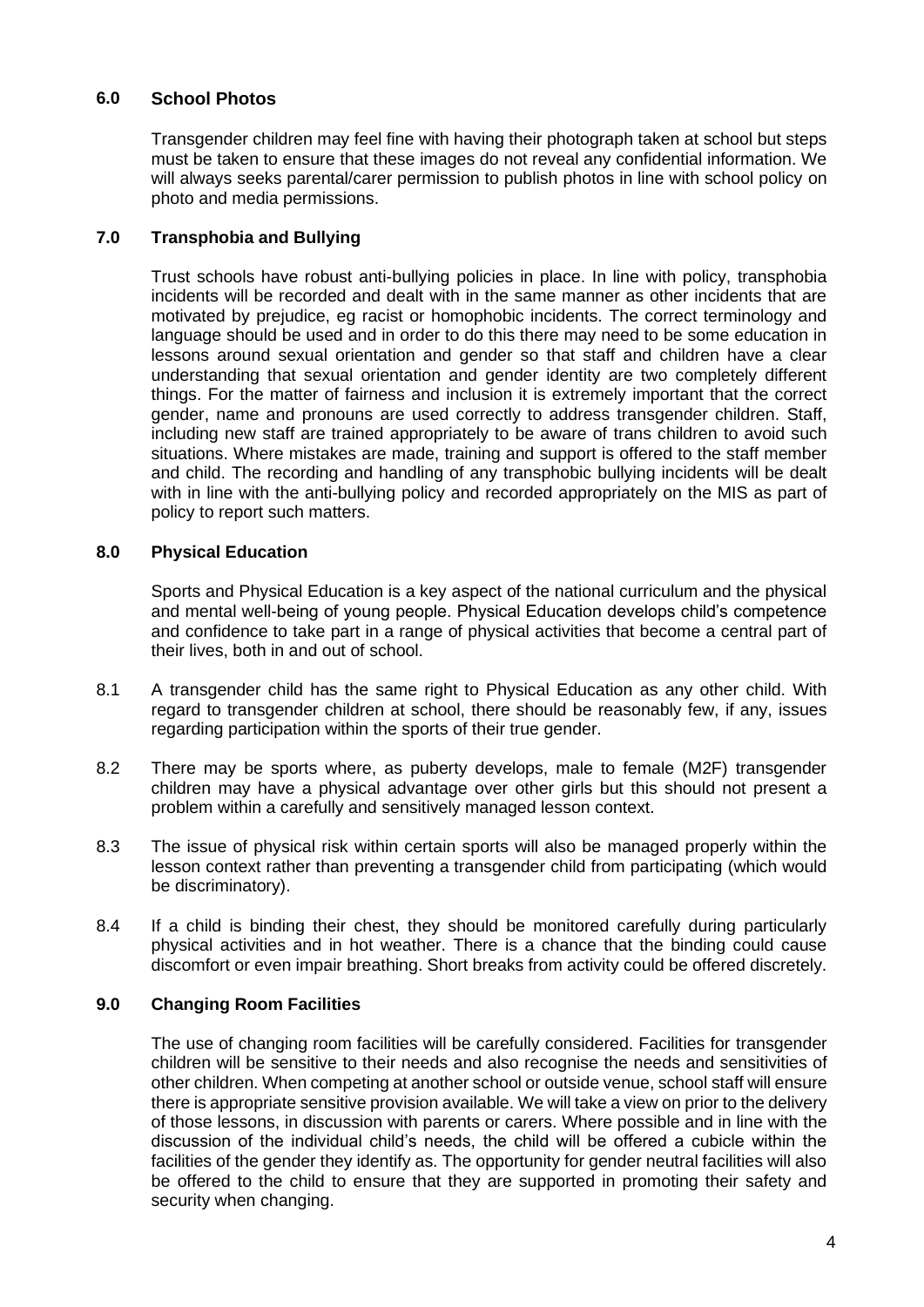#### **10.0 Swimming Lessons**

The transgender child should be given the choice as to whether they wish to partake in swimming lessons or not. If the transgender child wishes to partake in swimming lessons then a risk assessment of the changing facilities should be completed. There must be careful consideration, in consultation with the child and parents/cares and in line with the health and safety policy and procedures. For example, it may be against health and safety regulations to wear a t-shirt in the swimming pool and therefore would be more appropriate for a F2M child to wear an all in one wetsuit or similar.

#### **11.0 Toilet Facilities**

There is provision in school for unisex toilets which are clearly labelled as neutral facilities and this information is shared with the trans child. If they wish to, transgender children will be able to use these facilities which have been labelled sensitively and appropriately. Otherwise transgender children will use the toilets that are appropriate to their gender identity.

#### **12.0 School Uniform**

Transgender pupils/students will be expected to follow the school's Uniform Policy, which covers uniform, make-up, jewellery and hairstyles. There is a broad range of uniform available for both genders. Pupils/students opting to wear the uniform associated with their gender identity will be able to do so following discussion with the child, parent/carer.

#### **13.0 Residential Visits**

Careful consideration and preparation is needed where a transgender child is taking part in a residential visit – transgender children will not be excluded from the visit.

13.1 The sleeping arrangements will need to be thought about carefully before the visit takes place. Risk assessments should be carried out prior to the residential visit so that reasonable adjustments can be made to allow the child to participate fully. Liaison with the child, parent/carer and trip organiser will be key.

#### **14.0 Media Interest**

Confidential information about pupils/students will not be shared with other parents. The following suggested suitable response for staff should they be asked questions in relation to trans issues:

*"We value our pupils and care for them, whatever their personal circumstances. Our main job is to give them a good education in a happy school environment. That is what we are focusing on and we would ask everyone to respect the privacy of all our pupils/students."*

- 14.1 The school will not engage with the press over the issue without seeking advice of the LA press officer, media relations officer or Headteacher.
- 14.2 Staff must know their duties and responsibilities around data protection so that they fully understand why information is protected and when, how and to whom certain information can be released.

#### **15.0 Confidentiality**

All people have a right to privacy. This includes the right to keep private one's Trans status or gender non-conforming presentation at school. Information about a child, young person